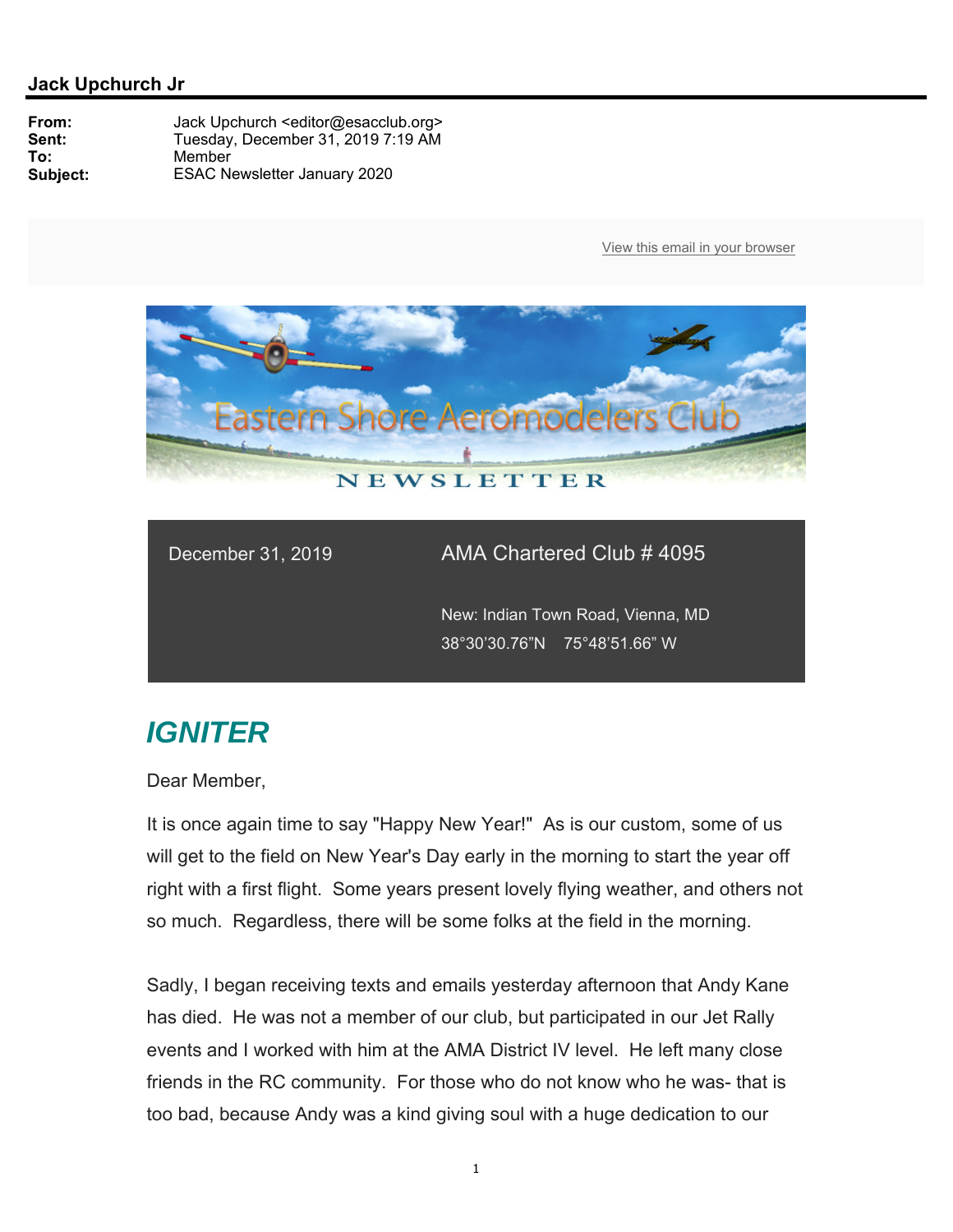hobby. He will be very much missed.

Many of us have started receiving notices from the FAA of their proposed rules governing 'drones'. At least one of us has tried to read the multi hundred draft rule document. Many of us are concerned, and no doubt some are confused and/or outraged based on YouTube rants I have seen. AMA has indicated that their team is on it, and has been working for a number of years with Congress and the FAA. Advocating for us is what I believe we need the AMA for in today's world- we have a voice and a seat at the table. I see similarities in what the AMA is doing advocating for RC pilots with what the NRA has done for so many gun owners in our country. Unfortunately, RC flying is not recognized in our United States Constitution as a fundamental right of the citizens but Congress has passed a law forbidding the FAA from interfering with our hobby. Our form of government works this way. I am very jaded when it comes to dealing with Government. I have a lifetime of running healthcare related businesses and navigating the heavily regulated industry. So please excuse me for not breaking a sweat here. What just happened is just the machine running- Congress says "leave the RC hobby alone", the FAA says "we regulate anything that enters the US airspace", and homeland security is tasked with making sure nobody uses a drone to conduct terrorism. Now is the public comment period on the proposed FAA rules where we might be asked to comment- and I would encourage everyone to do so when asked by the AMA. While I do not believe the FAA will change course based on a hundred eighty nine thousand objections, the politicians who depend on our votes will notice our comments. While all of this FAA rule making was going on, Phase 3 of Obamacare just took hold (968 page document) and healthcare organizations will see their money rearranged again; and the public will continue receiving care at hospitals where they have no chance of knowing what the bill is going to be until months after receiving the care, or opportunity to purchase prescriptions from Canada at 60% off the US prices.

So what can we do- go fly our models and enjoy our hobby and each

2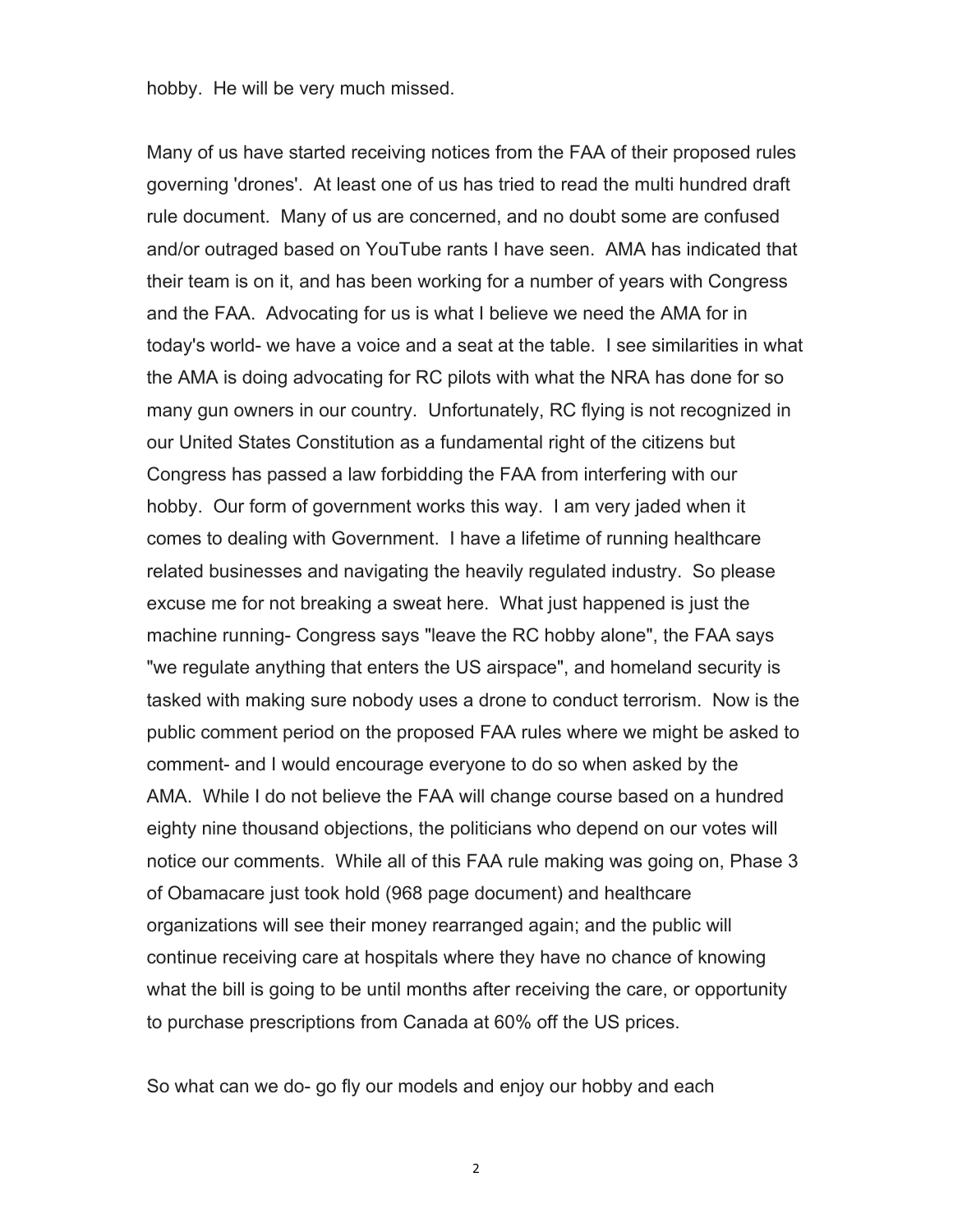other. Hopefully we won't need a hospital anytime soon, and we can believe that the AMA will carve out enough concessions to allow us to continue.

See you soon,

Jack

## A Meeting was called to order on . . .

December 11, 2019 at the Train Station at 7pm with 16 members present. The Treasurer reported \$2,115.02 in checking and \$888.16 in savings with all bills paid. The treasurer asked that members wishing to pay dues via PayPal email him at jrosemere@verizon.net\_and he will email you an invoice.

Since we had serious food to consume, the business part of the meeting was brief. Dates for 2020 events were penciled in: June 20-21 for IMAC, Aug 8-9 for Jim Coll, Aug 15-16 for IMAC and Oct 17 for the Jet Rally. We will need to coordinate schedules with Handsell, and will do so ASAP. Time to eat.

There being no further appetite, the meeting was called to a close at 8:37.

# **The Official 2020 Club Calendar- Check the website for more up to the minute schedule changes.**

 January 1 - First to Fly informal member get

- July 8 Club meeting at the Train Station 7pm
- August 8-9 Jim Coll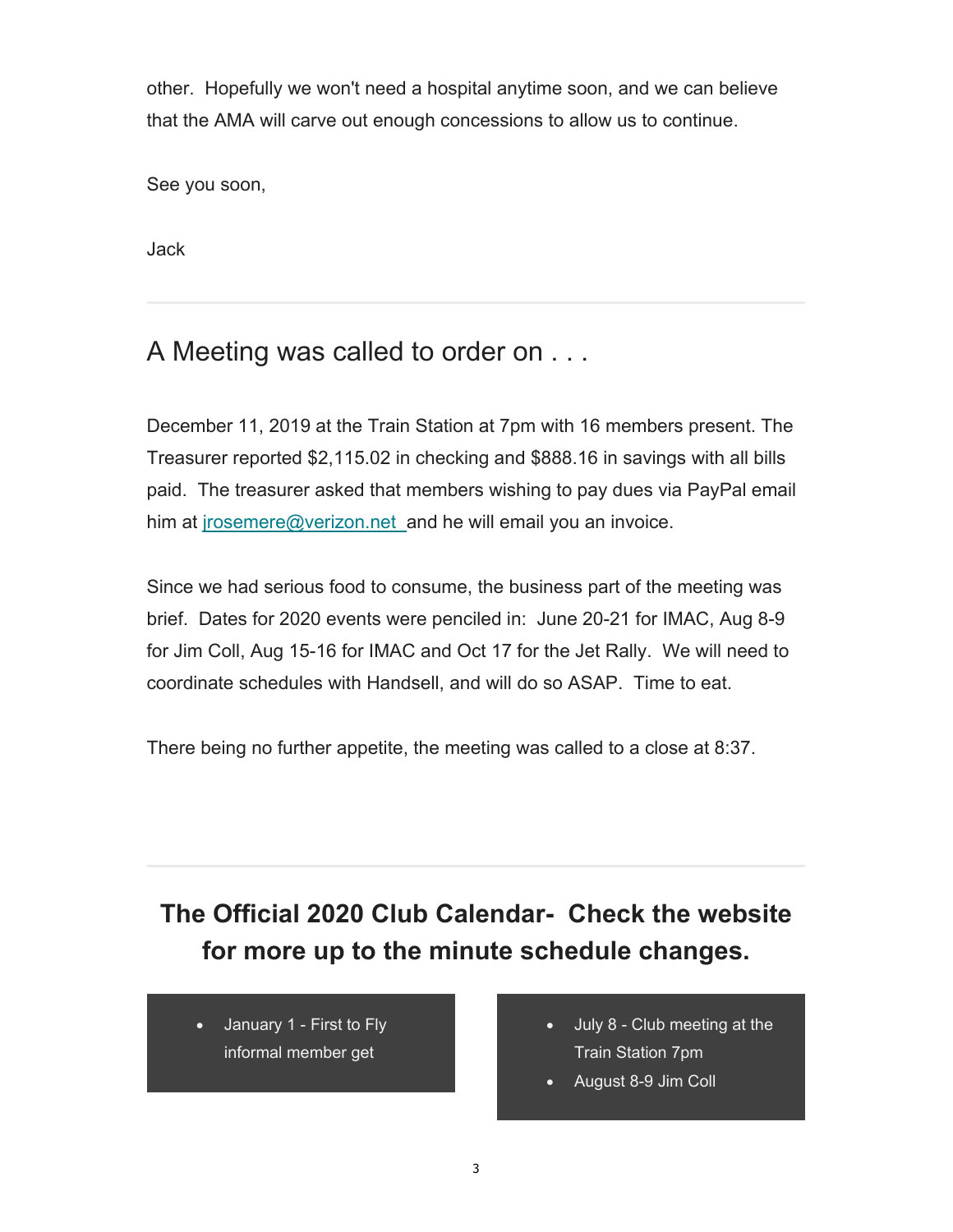together at the field ? am to fly and go home

- January 8 Club meeting at the Train Station 7pm
- February 12- Club meeting at the Train Station 7pm
- March 11- Club meeting at the Train Station 7pm
- April 8 Club meeting at the Train Station 7pm
- April 25 -- Field Closed-Handsell Chicone Village Day ??
- May 13 Club meeting at the Train Station 7pm
- $\overline{\bullet}$  June 10 Club meeting at the Train Station 7pm
- June 20-21 IMAC
- August 12 Club meeting at the Train Station 7pm
- August 15-16 IMAC
- September 9 Club meeting at the Train Station 7pm
- October 10 Field Closed Handsell Jamboree??
- October 14- Club meeting at the Train Station 7pm
- October 17 Jet Rally
- November 11 Club meeting at the Train Station 7pm
- December 9 Christmas Party Meeting 7pm — at the Train Station - potluck

#### **Happy Birthday to Us . . .**

**Support Our Local Hobby Shops**

#### **Hobby Stop**

22762 Sussex Hwy Seaford, DE 302-629-3944

## **Hobby Town of Easton** 106 Marlboro Ave

Jack Rosemere

Jack Upchurch **Links** 

AMA Website

AMA - District IV

Know Before You Fly